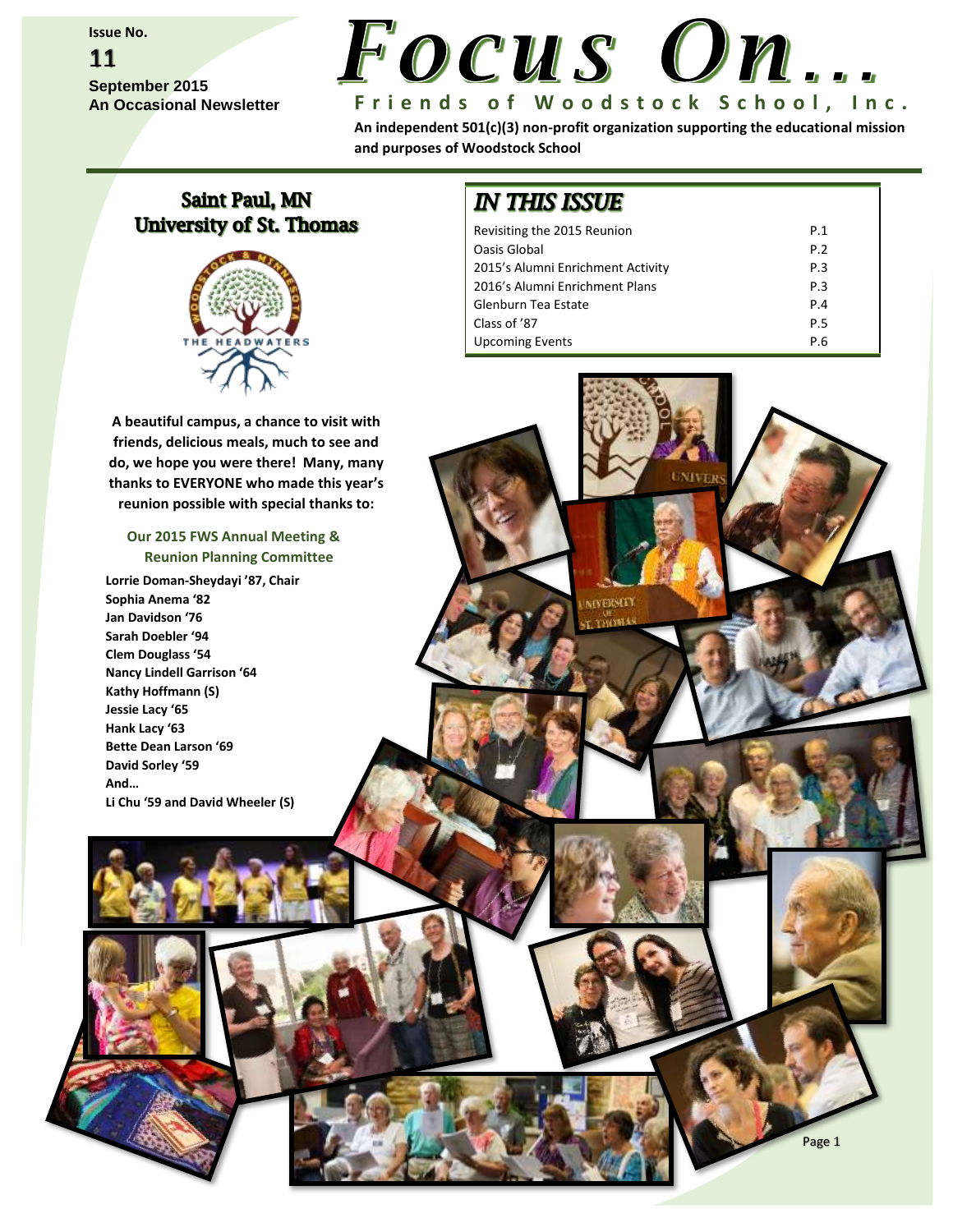# **Oasis Global**

Classmates and guests at the 2015 Reunion will not soon forget **Andy Matheson's keynote address** – *Stop Human Trafficking***.** Mr. Matheson is a Board Member and the International Director of Oasis Global. He began his Woodstock teaching assignment in 1979 and continued until 1992 in various positions. In the 1990s he pioneered work for Oasis among street children in India, individuals who were ostracized from their communities because of their HIV status, and girls trafficked into prostitution. Over the past 10 years he has led the growth of the organization across the world. Mr. Matheson speaks in churches, at conferences, and leads seminars around the world on the subjects of both holistic mission and leadership. Andy and his wife, Joan, have three grown children who also have international interests.



Oasis works in communities in Bangladesh, Belgium, England, India, Kyrgyzstan,

North America, Mozambique, South Africa, Uganda and Zimbabwe. In every country, activity is developed in a way that is relevant to the local context and each base is managed by the community. The work is overseen by a global executive and a global council, which reinforces Oasis' vision of creating communities of wholeness where everyone can realize their God-given potential.



**If you would like to learn more about Oasis Global, visit their website: [www.oasisglobal.org](http://www.oasisglobal.org/)**

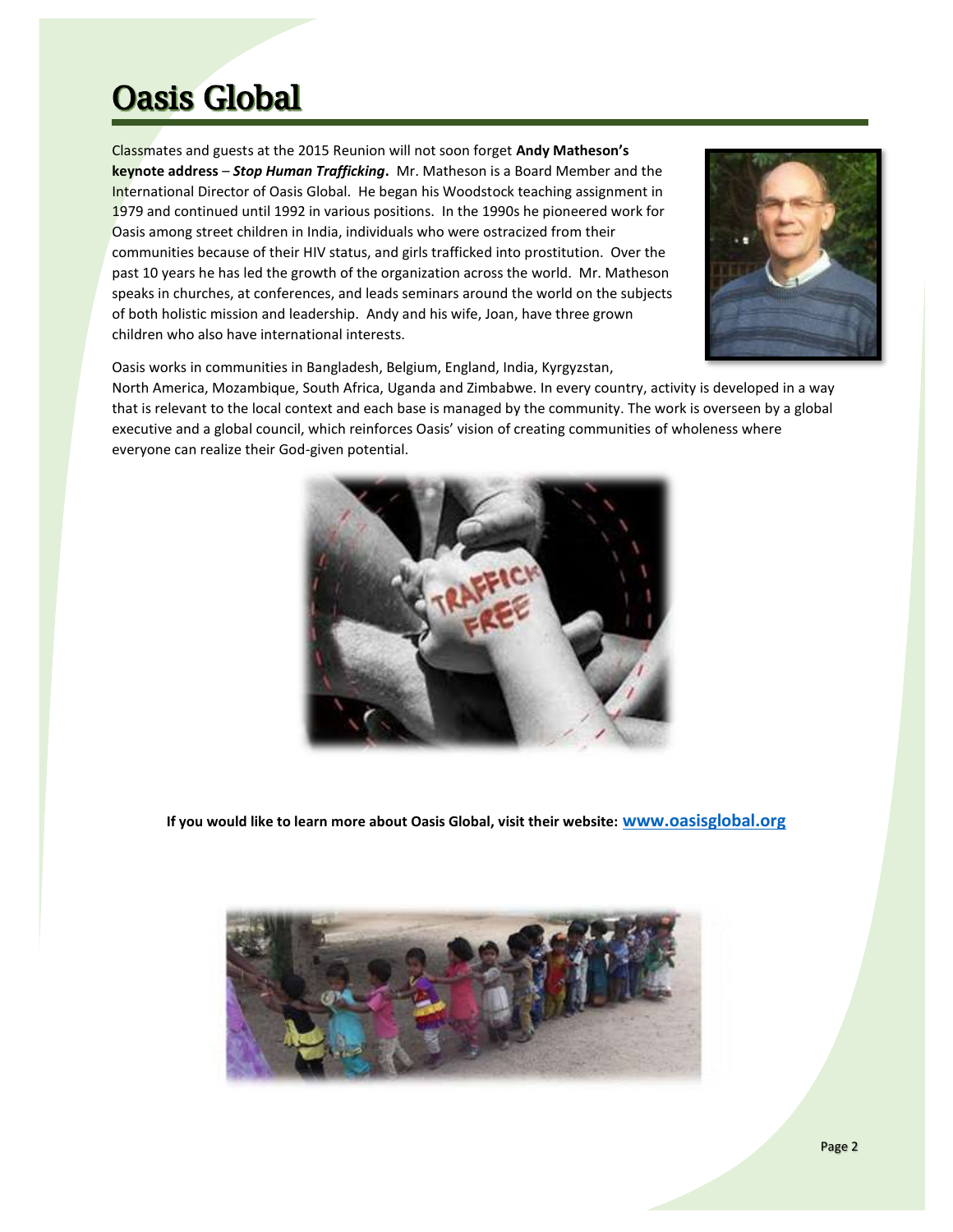# 2015's Alumni Enrichment Activity

**Canoeing the Boundary Waters** was a fun, five-day trip. **Bruce Amstutz '44** set the record for oldest to go on trail at the Wilderness Base Camp outfitters. On trail, thanks to Kennedy Reed we soon learnt the rhythms of paddling with each other, swamped several canoes, recovered, learnt the protocol of the three or so portages, and completed our approximately 22-mile route. Weather was favorable, campers were companionable, water temperature suitable for swimming, and the campfire stories richly diverse spanning a full 70 years between the youngest, Eliza Edlund (a "swamper" 17-year-old volunteer), and **Bruce Amstutz**. We had beautiful camp locations with the last one at American Point looking across the channel towards Canada. Liz Hereford, **Bruce Davis' '73** daughter, demonstrated fire skills which son-in-law John Hereford assured us were not an anomaly. We learnt an important new term "GL" (you had to be there}. Mosquitoes were nearly absent for which **Brothers Schoonmaker '62 and '67** were grateful. Upon return to Base Camp we met **Laura Bunkowksi**, Camp Chaplain, who announced she had been the Woodstock School Chaplain for a year! You never know where a Woodstock connection lurks around you. Next year Yosemite!



# 2016's Alumni Enrichment Activity

**Yosemite Hiking Trip!** Three days, four nights for up to 30 people in shared cabins, July 11<sup>th</sup> – July 15<sup>th</sup> immediately following the 2016 Annual Meeting and Reunion in Los Angeles. With three optional day hikes, all skill levels are welcome! Each hike will focus on a different section of the park: Tuolumne Meadows, Yosemite Valley including Vernal or Mist Falls, and Mariposa Grove including Glacier Point. Hikes will be led by alum and hiking enthusiast **Shalini Prakash Agarwal '72.** The price (TBD) will include housing and food for group-prepared meals. You will be responsible for travel to Yosemite and the park entrance fee. Whether you want to hike or simply "kick back," don't miss this opportunity to enjoy the grandeur of Yosemite National Park and the camaraderie of fellow alumni. More details to come. Registration will open in November 2015 at [www.fwsfoundation.org](http://www.fwsfoundation.org/) or call (425)353-8422.





Page 3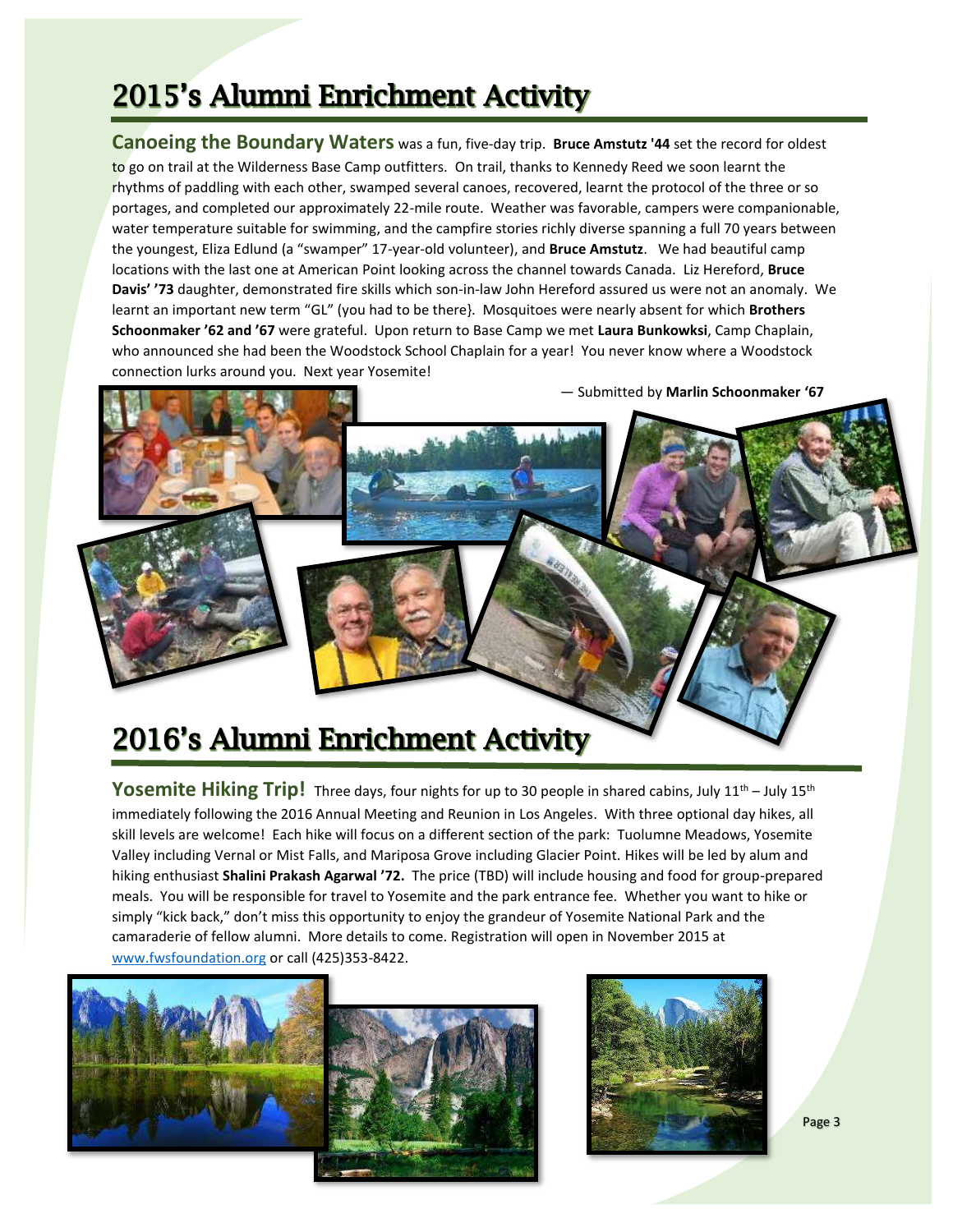

*Visiting Glenburn is like arriving in a little corner of heaven ~ and almost as remote.* - CONDÉ NAST TRAVELLER

If you attended this year's Khana Banquet, you'll remember the impromptu, exciting live auction for four days and three nights at the absolutely stunning Glenburn Tea Estate. Many, many thanks to **Sudhir Prakash '67** and **Shalini Prakash Agarwal '72** for their generosity and wonderful donation! Three Prakash Family siblings and two children have attended Woodstock School. **Marjorie Clayton,** mother of **Jamie Clayton Ledford '69** and **Janine Clayton '72** was the successful bidder for this amazing getaway package.

**Mr. Prakash** has written, *"Sometime around 1930 my grandfather and his brother, who were grocers in Dehra Doon, persuaded the spiritual leader and ruler Mahant of the Gurudwara, Guru Rami Rai, to lease Goodridge Tea Estate to them. From these humble beginnings they took over tea estates from the departing British in the 40's and 50's and eventually came to own tea estates in nearly every tea-growing area of India, and were known as the Chaiwala Family. I have personally looked after gardens in Dehradun, Assam, Darjeeling, Dooars, Palampur and South India. I am a third generation tea planter. I have already passed the baton to the fourth generation, my son, Anshuman (Class of '91) and hope the fifth generation, Arjun, his son will carry on the legacy."*



"*Tea is the second most consumed drink in the world, surpassed only by water. All teas including black, green, oolong, white & pu'erh come from the same plant. All other beverages that are often referred to as tea are not actually teas but "tisanes" or herbal teas. In recent years there have been many studies showing the health benefits of tea, including aid against some cancers, lower cholesterol, weight loss, anti-inflammatory, anti-viral, and as an anti-oxidant. But tea is not only good for the body but for the soul as well. Tea rituals, the social aspects of afternoon tea and the personal way of incorporating tea into your daily life causes one to slow down and relax."*



 **Ms. Agarwal** writes, *"Tea purchases in the USA have been rising for the last 20 years, while coffee has been in decline. Consumers are discovering the taste, experience and health benefits of tea. According to the Tea Association of the USA, tea sales are forecast to double over the next five years. Producers of teas from India and other tea producing countries have begun to market directly to consumers. This has led in the recent past to the mushrooming growth of specialty tea shops throughout the country. We are stocking teas from our family farms in Darjeeling and Assam in Los Angeles and supplying to the specialty tea shops for the last four years. I see a bright future for tea in USA."*



[www.glenburnteaestate.com](http://www.glenburnteaestate.com/) **Page 4**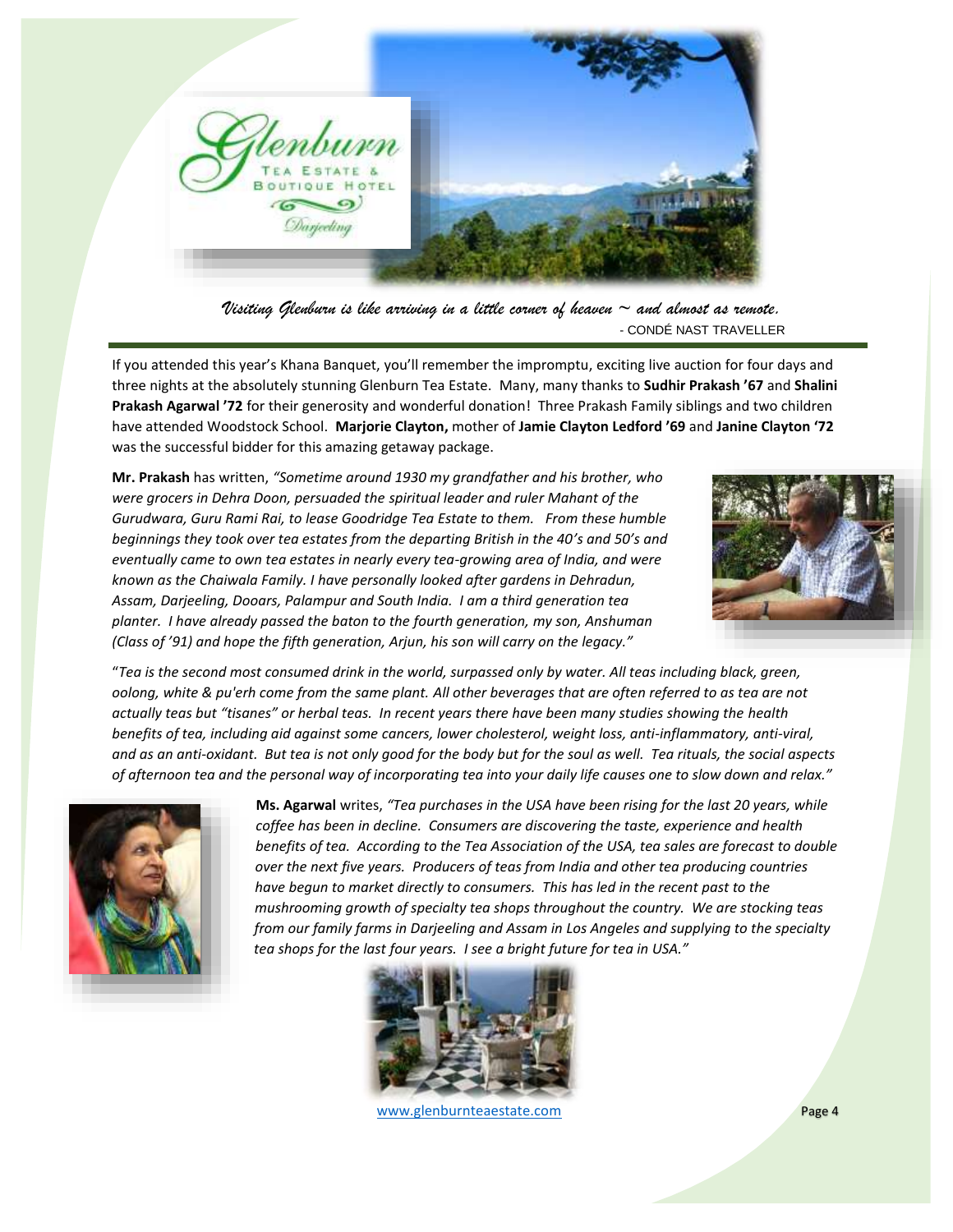## **Class of '87**

### **CHAOS – Class of '87's 38th Reunion**

At the FWS Annual Meeting this past summer in Saint Paul, the Class of '87 gathered together for their 38th reunion. Others may ask, why gather for your 38th reunion? But in our Chaotic world – it was a logical choice. Classmates **Merryn Glover**, who is the author of "A House Called Askival," led one of the weekend's breakout sessions and **Christabal Khiangte Corazza**, a professional singer, performed beautifully at both the Khana Dinner, as well as in the Sunday service. And the Class of '87 has a strong leadership presence on the FWS Board of Directors with **Chris Morris**, **Molly Seiders** and **Lorrie Doman-Sheydayi**, and with **Marcus Shaw** on staff at Woodstock. The joy of the gathering was seeing old friends, which expanded beyond the nucleus of our class to beloved teachers, student teachers and surrounding "adopted" classmates.

Our class went on an evening Pedal Pub tour of downtown Saint Paul. Envision sitting at a picnic table with pedals, as the contraption slowly wheeled around town, stopping at the local favorite brew pub called Great Waters. Hilarity ensued with a police escort through a busy intersection - flashing lights and all! The next morning, we went on a casual stroll, enjoying Minnesota's wildflowers and the great Mississippi River.

We would like to thank **Kathy Hoffmann** for sharing her love of Saint Paul and suggesting great activities for our class reunion. So, who's going to join us for our 39<sup>th</sup> reunion on the West Coast next year in 2016? We truly don't need an official invitation to enjoy the company of old friends – come one, come all!



# Classes of '60, '65, '67

These classes also held special reunions. **Class of '60** had 15 alumni, spouses and guests attending with **Edith Theis-Nielsen** traveling all the way from Denmark, **Class of '65** had nine alumni plus spouses and guests, and **Class of '67** had 25 alumni and spouses. Get your classmates together for 2016!!